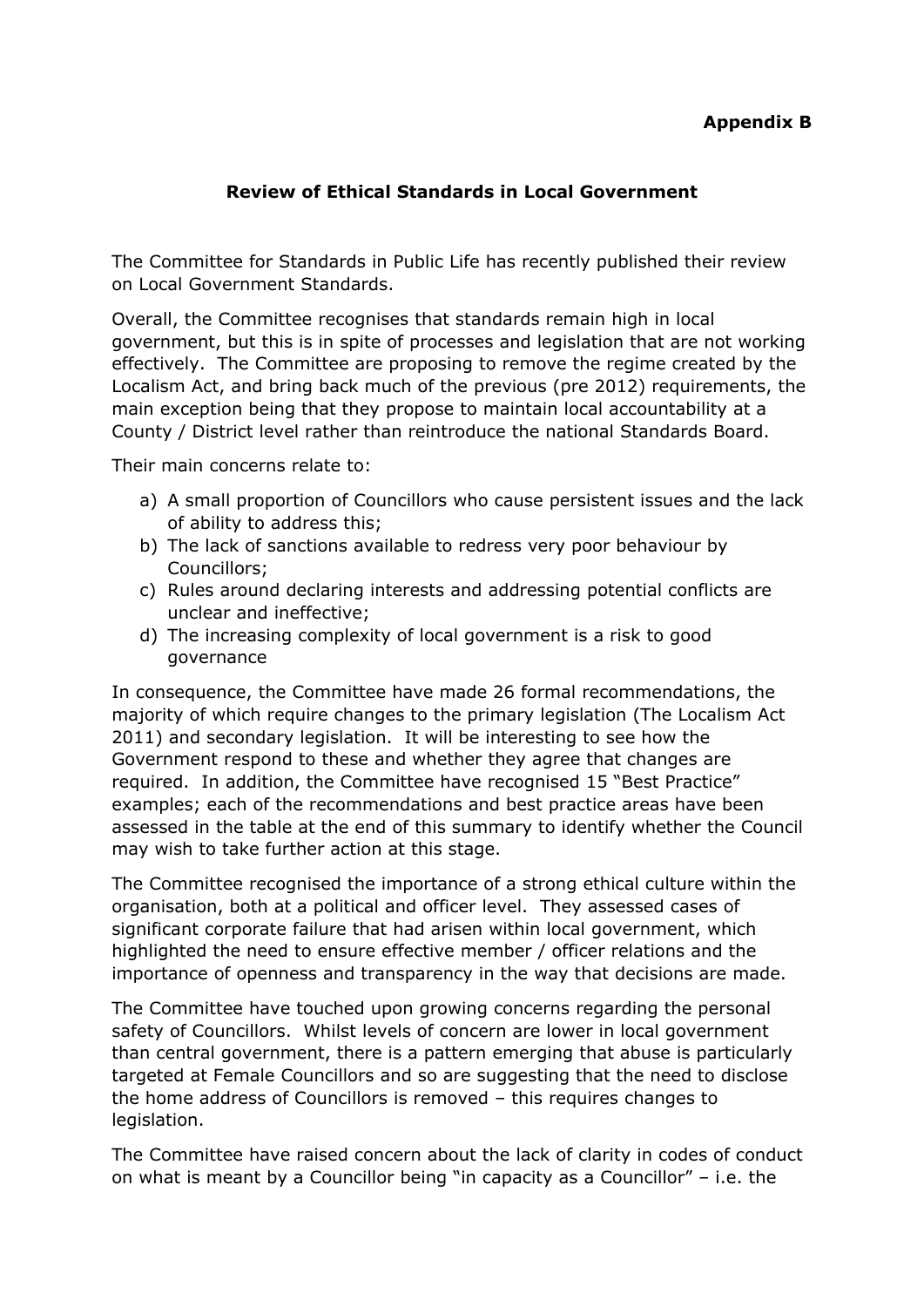time when they are bound by a code of conduct, and the time when they are considered to be in a private capacity. The proposals by the Committee may significantly widen the scope of capacity, in particular suggesting that all public social media activity would be "in capacity"

A particularly interesting area explored by the Committee is the accountability of Parish Councils. They recognised that for the majority of Parishes, the current oversight regime worked well, but there are some where it does not. The Committee propose that the Monitoring Officer would have a broader role in supporting Parishes / Towns who were experiencing difficulties with behaviour; however, this may raise concerns that Parishes / Towns, who are autonomous bodies, could try to absolve responsibility for trying to work to resolve issues. It also brings into potential conflict the role of the Monitoring Officer, and the role of bodies such as SALC, as well as raising potential resource implications for District Councils.

This is only a report, and will require a response from the Government before any potential changes to legislation could be introduced. However, as the table below identifies, there are opportunities to work across Suffolk to see how some of the more local best practice suggestions could be implemented.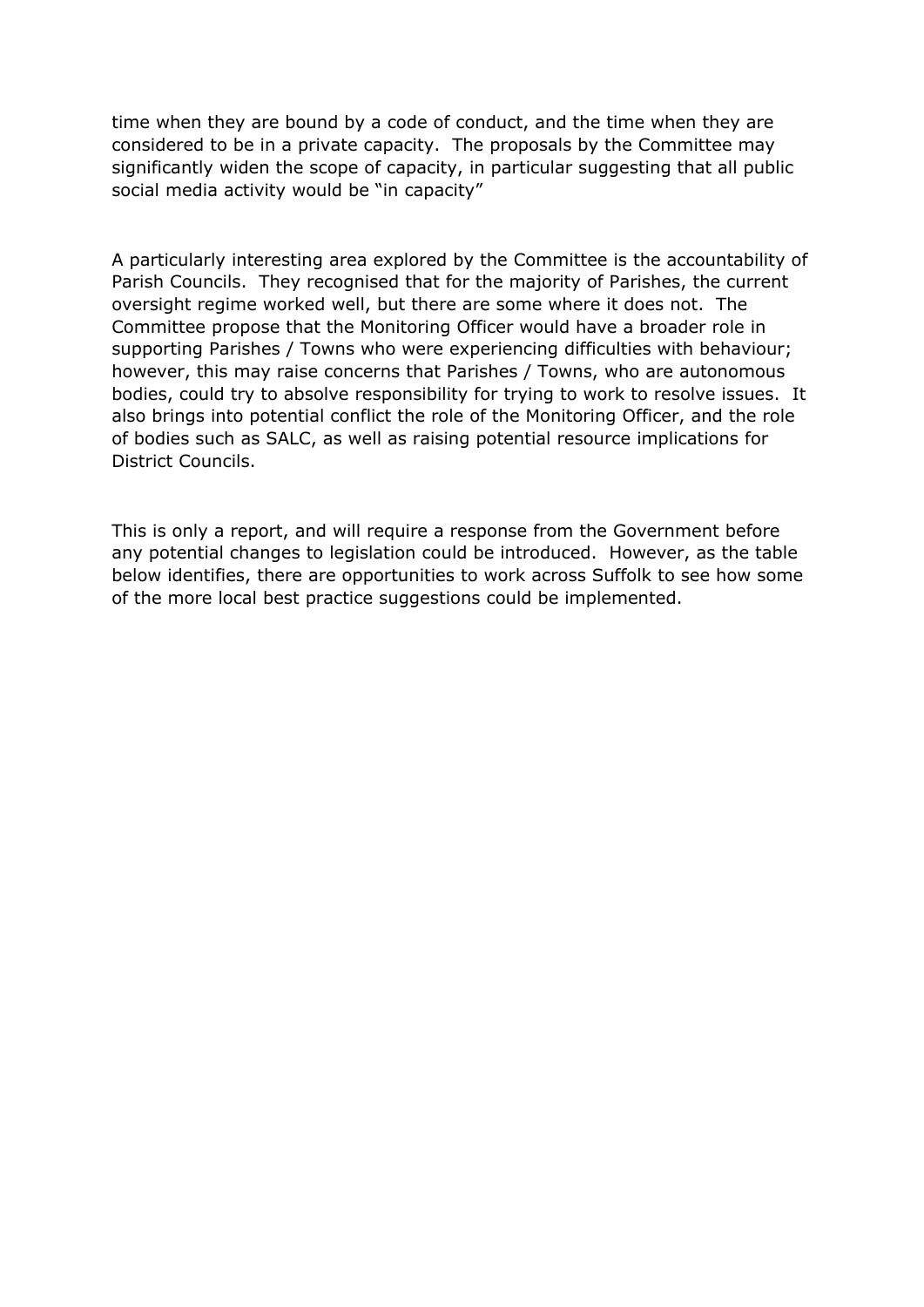## **CfSPL Recommendations and Best Practice**

| <b>Recommendation</b>                                                                                                                                                                                                                                                                                                                                                             | <b>Views / Where West Suffolk is</b>                                                                                                                                                                                           |
|-----------------------------------------------------------------------------------------------------------------------------------------------------------------------------------------------------------------------------------------------------------------------------------------------------------------------------------------------------------------------------------|--------------------------------------------------------------------------------------------------------------------------------------------------------------------------------------------------------------------------------|
| The Local Government Association should create an updated<br>model code of conduct, in consultation with representative<br>bodies of councillors and officers of all tiers of local<br>government.                                                                                                                                                                                | This is a matter for the LGA; depending on their response,<br>there is scope for West Suffolk to work with Suffolk MO's to<br>look to update the existing Code of Conduct                                                      |
| The government should ensure that candidates standing for<br>or accepting public offices are not required publicly to<br>disclose their home address. The Relevant Authorities<br>(Disclosable Pecuniary Interests) Regulations 2012 should<br>be amended to clarify that a councillor does not need to<br>register their home address on an authority's register of<br>interests | This would require a change in primary legislation.<br>However, we have informed District Councillors that we are<br>willing to withhold this information if they have concerns.                                               |
| Councillors should be presumed to be acting in an official<br>capacity in their public conduct, including statements on<br>publicly-accessible social media. Section 27(2) of the<br>Localism Act 2011 should be amended to permit local<br>authorities to presume so when deciding upon code of<br>conduct breaches                                                              | This would require a change in primary legislation. At<br>present, the expectation is that Councillors are acting in<br>capacity where they do or say something that would give<br>the impression they are acting in capacity. |
| Section 27(2) of the Localism Act 2011 should be amended<br>to state that a local authority's code of conduct applies to a<br>member when they claim to act, or give the impression they<br>are acting, in their capacity as a member or as a<br>representative of the local authority.                                                                                           | This would require a change in primary legislation. Our<br>Code of Conduct already includes such a statement.                                                                                                                  |
| The Relevant Authorities (Disclosable Pecuniary Interests)<br>Regulations 2012 should be amended to include: unpaid<br>directorships; trusteeships; management roles in a charity<br>or a body of a public nature; and membership of any<br>organisations that seek to influence opinion or public policy.                                                                        | This would require a change in secondary legislation. Our<br>Code of Conduct expects Councillors to declare these as<br>local non-pecuniary interests.                                                                         |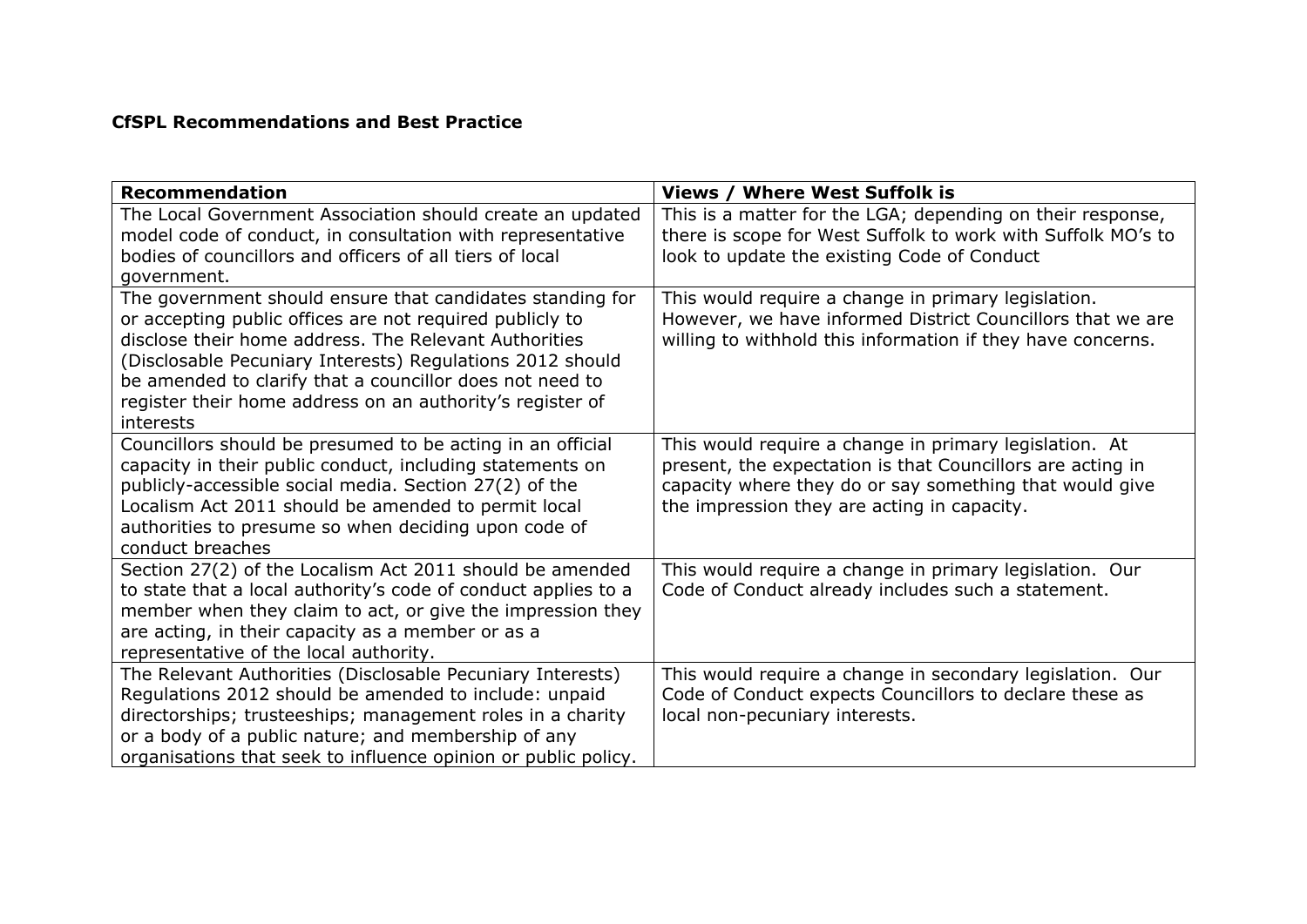| Local authorities should be required to establish a register of<br>gifts and hospitality, with councillors required to record any<br>gifts and hospitality received over a value of £50, or<br>totalling £100 over a year from a single source. This<br>requirement should be included in an updated model code of<br>conduct.                                                                                                                                                                                                                           | This would require a change in primary legislation. We do<br>maintain records of donations received over £25 when a<br>Councillor is acting in capacity                                                                                                                                                                           |
|----------------------------------------------------------------------------------------------------------------------------------------------------------------------------------------------------------------------------------------------------------------------------------------------------------------------------------------------------------------------------------------------------------------------------------------------------------------------------------------------------------------------------------------------------------|-----------------------------------------------------------------------------------------------------------------------------------------------------------------------------------------------------------------------------------------------------------------------------------------------------------------------------------|
| Section 31 of the Localism Act 2011 should be repealed, and<br>replaced with a requirement that councils include in their<br>code of conduct that a councillor must not participate in a<br>discussion or vote in a matter to be considered at a meeting<br>if they have any interest, whether registered or not, "if a<br>member of the public, with knowledge of the relevant facts,<br>would reasonably regard the interest as so significant that it<br>is likely to prejudice your consideration or decision-making<br>in relation to that matter". | This would require a change in primary legislation. Our<br>Code expects Councillors to also declare non-pecuniary<br>interests and should comply with the Nolan principles to act<br>objectively and selflessly, but this still creates a grey area<br>for Councillors which such a change to legislation may help<br>to resolve. |
| The Localism Act 2011 should be amended to require that<br>Independent Persons are appointed for a fixed term of two<br>years, renewable once.                                                                                                                                                                                                                                                                                                                                                                                                           | This would require a change in primary legislation. Our<br>current Independent Persons have been appointed for 7<br>years and 2 years respectively.                                                                                                                                                                               |
| The Local Government Transparency Code should be<br>updated to provide that the view of the Independent Person<br>in relation to a decision on which they are consulted should<br>be formally recorded in any decision notice or minutes.                                                                                                                                                                                                                                                                                                                | This would require a change to the Transparency Code,<br>although we already include the Independent Person's views<br>as part of decision notices.                                                                                                                                                                               |
| A local authority should only be able to suspend a councillor<br>where the authority's Independent Person agrees both with<br>the finding of a breach and that suspending the councillor<br>would be a proportionate sanction.                                                                                                                                                                                                                                                                                                                           | This would require a change in primary legislation.                                                                                                                                                                                                                                                                               |
| Local authorities should provide legal indemnity to<br>Independent Persons if their views or advice are disclosed.<br>The government should require this through secondary<br>legislation if needed.                                                                                                                                                                                                                                                                                                                                                     | This would require new secondary legislation.                                                                                                                                                                                                                                                                                     |
| Local authorities should be given the discretionary power to<br>establish a decision-making standards committee with<br>voting independent members and voting members from                                                                                                                                                                                                                                                                                                                                                                               | This would require a change in primary legislation. We have<br>a Standards Committee, comprised of District Councillors.                                                                                                                                                                                                          |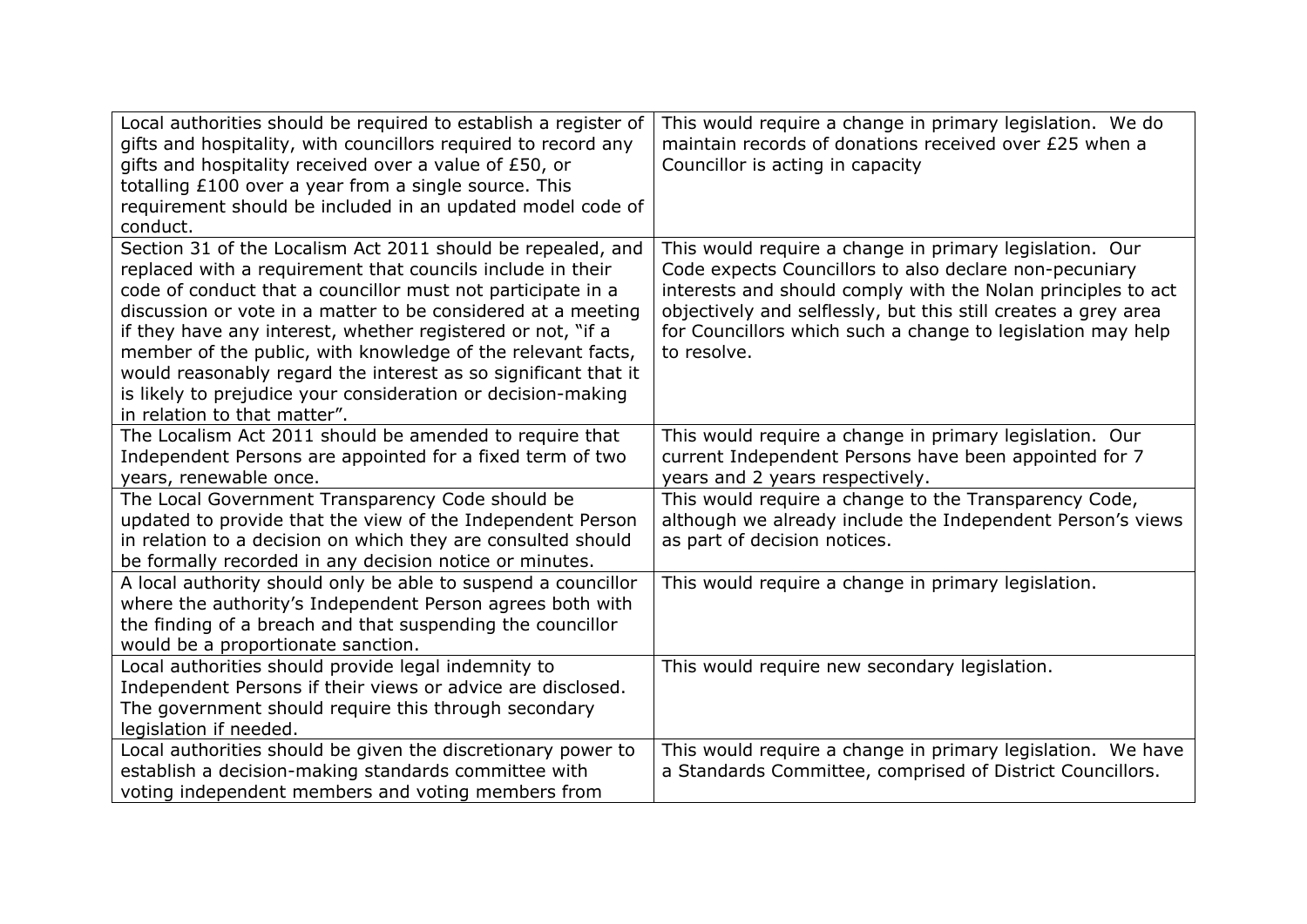| dependent parishes, to decide on allegations and impose                                                                                                                                                                                                                                                                                                                    | At present, we could not appoint voting independent /                                                                                                                                                                                                          |
|----------------------------------------------------------------------------------------------------------------------------------------------------------------------------------------------------------------------------------------------------------------------------------------------------------------------------------------------------------------------------|----------------------------------------------------------------------------------------------------------------------------------------------------------------------------------------------------------------------------------------------------------------|
| sanctions.                                                                                                                                                                                                                                                                                                                                                                 | parish council members.                                                                                                                                                                                                                                        |
| Councillors should be given the right to appeal to the Local<br>Government Ombudsman if their local authority imposes a<br>period of suspension for breaching the code of conduct.                                                                                                                                                                                         | This would require a change in primary legislation.                                                                                                                                                                                                            |
| The Local Government Ombudsman should be given the<br>power to investigate and decide upon an allegation of a code<br>of conduct breach by a councillor, and the appropriate<br>sanction, on appeal by a councillor who has had a<br>suspension imposed. The Ombudsman's decision should be<br>binding on the local authority.                                             | This would require a change in primary legislation                                                                                                                                                                                                             |
| The Local Government Transparency Code should be<br>updated to require councils to publish annually: the number<br>of code of conduct complaints they receive; what the<br>complaints broadly relate to (e.g. bullying; conflict of<br>interest); the outcome of those complaints, including if they<br>are rejected as trivial or vexatious; and any sanctions<br>applied | Whilst this would require a change in the Code, this is<br>something we could opt to produce (we present this<br>information to Standards Committee, although some<br>information is treated as exempt due to the level of details<br>relating to individuals) |
| Local authorities should be given the power to suspend<br>councillors, without allowances, for up to six months.                                                                                                                                                                                                                                                           | This would require a change in primary legislation                                                                                                                                                                                                             |
| The government should clarify if councils may lawfully bar<br>councillors from council premises or withdraw facilities as<br>sanctions. These powers should be put beyond doubt in<br>legislation if necessary.                                                                                                                                                            | This would require a change in primary legislation                                                                                                                                                                                                             |
| The criminal offences in the Localism Act 2011 relating to<br>Disclosable Pecuniary Interests should be abolished                                                                                                                                                                                                                                                          | This would require a change in primary legislation                                                                                                                                                                                                             |
| Parish council clerks should hold an appropriate<br>qualification, such as those provided by the Society of Local<br><b>Council Clerks</b>                                                                                                                                                                                                                                 | This is a matter for Parish Councils                                                                                                                                                                                                                           |
| Section 27(3) of the Localism Act 2011 should be amended<br>to state that parish councils must adopt the code of conduct<br>of their principal authority, with the necessary amendments,<br>or the new model code.                                                                                                                                                         | This would require a change in primary legislation, however<br>this already happens across West Suffolk                                                                                                                                                        |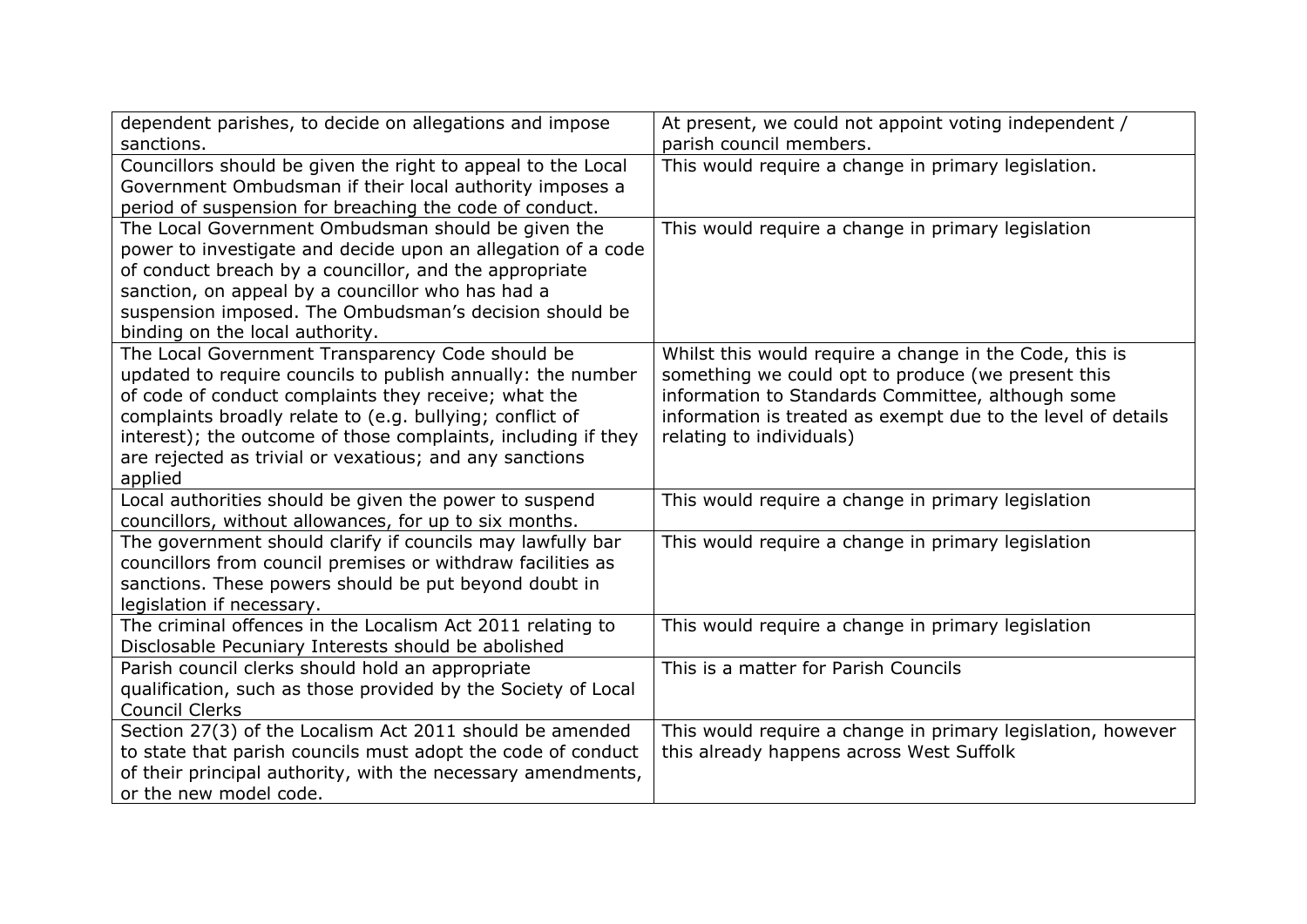| Section 28(11) of the Localism Act 2011 should be amended<br>to state that any sanction imposed on a parish councillor<br>following the finding of a breach is to be determined by the<br>relevant principal authority.                                                                       | This would require a change in primary legislation. At<br>present, the District Council would make recommendations<br>and the Parish would then determine whether to agree /<br>adopt those recommendations. Caselaw has demonstrated<br>the wording in the Localism Act at present is unclear and<br>needs clarifying                                                                                                                                       |
|-----------------------------------------------------------------------------------------------------------------------------------------------------------------------------------------------------------------------------------------------------------------------------------------------|--------------------------------------------------------------------------------------------------------------------------------------------------------------------------------------------------------------------------------------------------------------------------------------------------------------------------------------------------------------------------------------------------------------------------------------------------------------|
| The Local Authorities (Standing Orders) (England)<br>(Amendment) Regulations 2015 should be amended to<br>provide that disciplinary protections for statutory officers<br>extend to all disciplinary action, not just dismissal.                                                              | This would require a change in secondary legislation.                                                                                                                                                                                                                                                                                                                                                                                                        |
| The Local Government Transparency Code should be<br>updated to provide that local authorities must ensure that<br>their whistleblowing policy specifies a named contact for the<br>external auditor alongside their contact details, which should<br>be available on the authority's website. | Whilst this requires a change in the Transparency Code, our<br>policy already includes this.                                                                                                                                                                                                                                                                                                                                                                 |
| Councillors should be listed as 'prescribed persons' for the<br>purposes of the Public Interest Disclosure Act 1998.                                                                                                                                                                          | This would require a change in primary legislation to the<br>Public Interest Disclosure Act (for reference, employees of<br>businesses and organisations can raise concerns to<br>"prescribed persons" such as MP's or ombudsman services if<br>they are worried about the activities of their employer and<br>they believe there is a public interest in raising the concern.<br>Employees would then be protected from disciplinary action<br>as a result) |
| Councillors should be required to attend formal induction<br>training by their political groups. National parties should add<br>such a requirement to their model group rules.                                                                                                                | This is a matter for the political groups                                                                                                                                                                                                                                                                                                                                                                                                                    |
| Local Government Association corporate peer reviews should<br>also include consideration of a local authority's processes for<br>maintaining ethical standards.                                                                                                                               | This is a matter for the LGA                                                                                                                                                                                                                                                                                                                                                                                                                                 |
| <b>Best Practice Suggestions</b>                                                                                                                                                                                                                                                              | <b>Views / Where West Suffolk is</b>                                                                                                                                                                                                                                                                                                                                                                                                                         |
| Local authorities should include prohibitions on bullying and                                                                                                                                                                                                                                 | Our Code does include that Councillors must not bully                                                                                                                                                                                                                                                                                                                                                                                                        |
| harassment in codes of conduct. These should include a                                                                                                                                                                                                                                        | anyone, but does not define bullying nor give examples.                                                                                                                                                                                                                                                                                                                                                                                                      |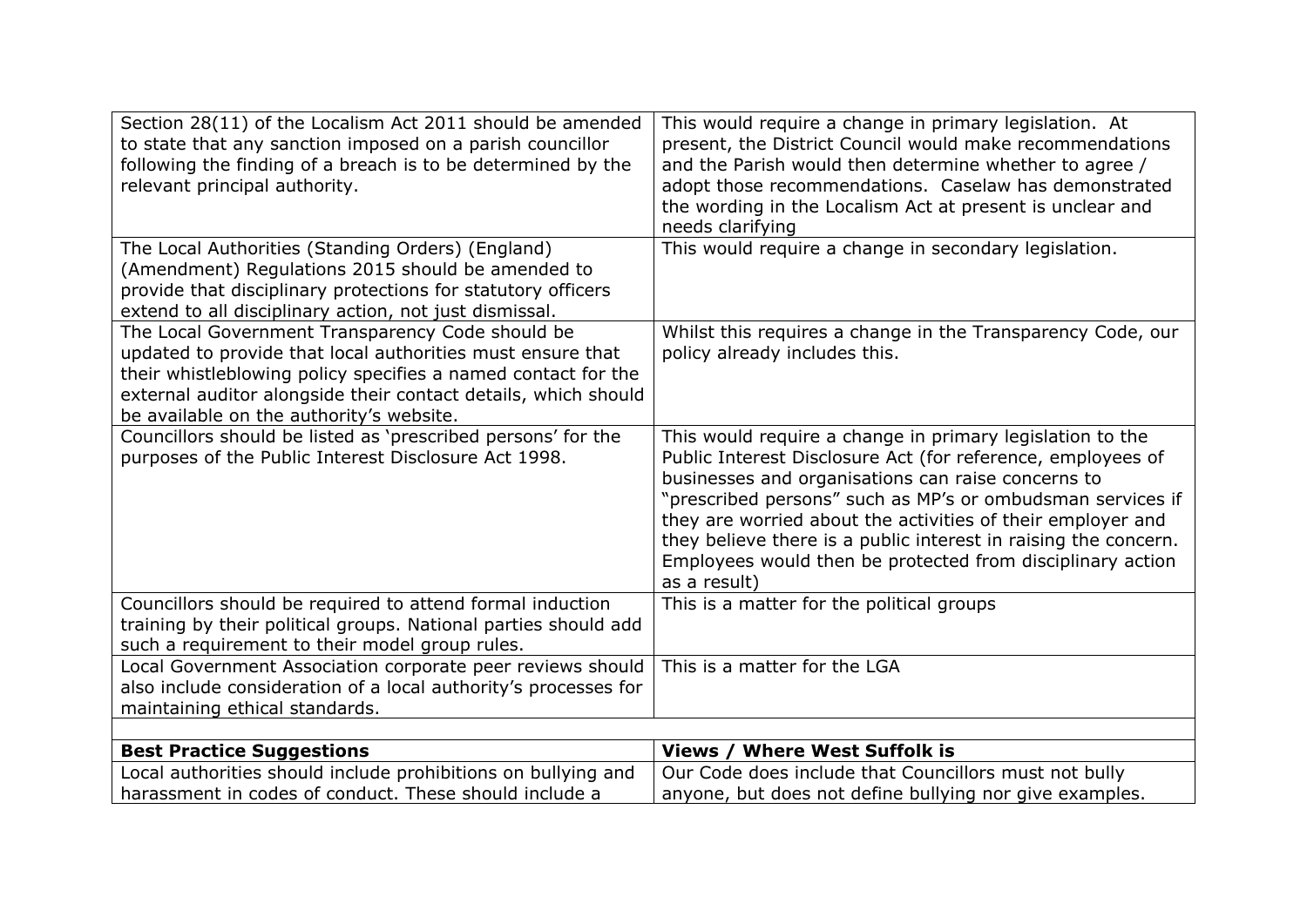| definition of bullying and harassment, supplemented with a<br>list of examples of the sort of behaviour covered by such a<br>definition                                                                                                                                                        | Suggest consideration by Suffolk Monitoring Officers<br>following any views expressed by the LGA regarding a new<br>model code.                                                                                                                                                                                                                                                                                                                                       |
|------------------------------------------------------------------------------------------------------------------------------------------------------------------------------------------------------------------------------------------------------------------------------------------------|-----------------------------------------------------------------------------------------------------------------------------------------------------------------------------------------------------------------------------------------------------------------------------------------------------------------------------------------------------------------------------------------------------------------------------------------------------------------------|
| Councils should include provisions in their code of conduct<br>requiring councillors to comply with any formal standards<br>investigation, and prohibiting trivial or malicious allegations<br>by councillors.                                                                                 | Suggest consideration by Suffolk Monitoring Officers<br>following any views expressed by the LGA regarding a new<br>model code. The second point - on trivial or malicious<br>allegations - this is considered as part of the procedure<br>review                                                                                                                                                                                                                     |
| Principal authorities should review their code of conduct<br>each year and regularly seek, where possible, the views of<br>the public, community organisations and neighbouring<br>authorities                                                                                                 | This is difficult in practice. The Suffolk wide Code of<br>Conduct is agreed by Suffolk County Council, District<br>Councils and Parish / Town Councils across the County. It is<br>a challenging exercise to get all parties to agree and so an<br>annual review / modification process could involve<br>considerable resources and risk a divergent approach. It<br>would clearly be preferable to seek views from parties when<br>the Code of Conduct is reviewed. |
| An authority's code should be readily accessible to both<br>councillors and the public, in a prominent position on a<br>council's website and available in council premises                                                                                                                    | The Code is available on the website and in Council<br>premises                                                                                                                                                                                                                                                                                                                                                                                                       |
| Local authorities should update their gifts and hospitality<br>register at least once per quarter, and publish it in an<br>accessible format, such as CSV                                                                                                                                      | All declared gifts and hospitality are always available on the<br>website for each Councillor, as such this is a live document<br>rather than a quarterly publication.                                                                                                                                                                                                                                                                                                |
| Councils should publish a clear and straightforward public<br>interest test against which allegations are filtered                                                                                                                                                                             | The procedures for complaints are subject to review by the<br>Standards Committee today; this can be published publicly.                                                                                                                                                                                                                                                                                                                                              |
| Local authorities should have access to at least two<br>Independent Persons.                                                                                                                                                                                                                   | We have appointed two independent persons                                                                                                                                                                                                                                                                                                                                                                                                                             |
| An Independent Person should be consulted as to whether<br>to undertake a formal investigation on an allegation, and<br>should be given the option to review and comment on<br>allegations which the responsible officer is minded to<br>dismiss as being without merit, vexatious, or trivial | This is our current practice                                                                                                                                                                                                                                                                                                                                                                                                                                          |
| Where a local authority makes a decision on an allegation of<br>misconduct following a formal investigation, a decision                                                                                                                                                                        | This may not be consistent with recent case law that<br>suggested that where a Councillor has not breached the                                                                                                                                                                                                                                                                                                                                                        |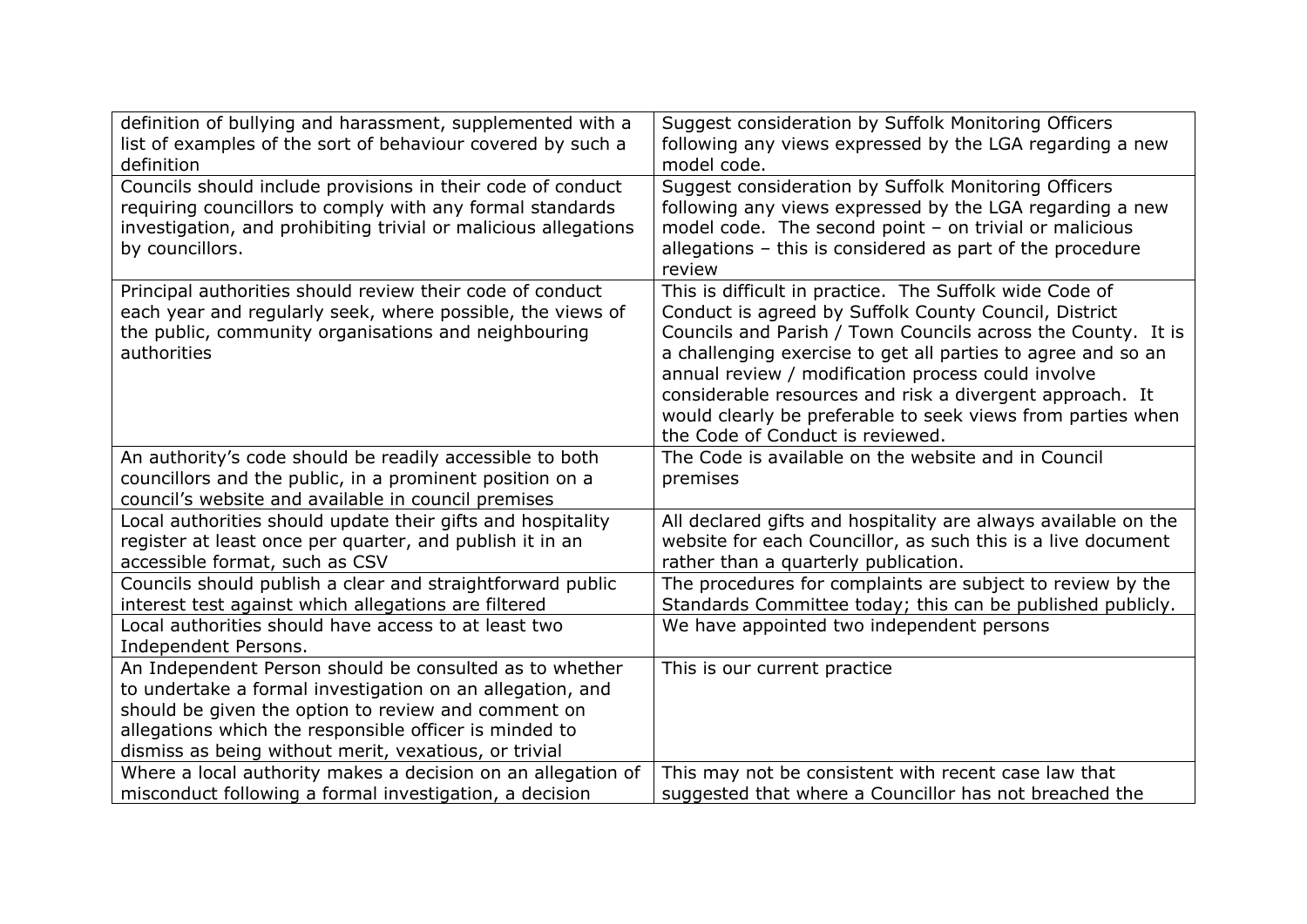| notice should be published as soon as possible on its<br>website, including a brief statement of facts, the provisions<br>of the code engaged by the allegations, the view of the<br>Independent Person, the reasoning of the decision-maker,<br>and any sanction applied                                                                                                                         | Code of Conduct, it is not in the public interest to disclose<br>details relating to it. As such, it would not be our intention<br>to do this unless there is a clear change in the case law<br>position or legislation.                                                                                                                         |
|---------------------------------------------------------------------------------------------------------------------------------------------------------------------------------------------------------------------------------------------------------------------------------------------------------------------------------------------------------------------------------------------------|--------------------------------------------------------------------------------------------------------------------------------------------------------------------------------------------------------------------------------------------------------------------------------------------------------------------------------------------------|
| A local authority should have straightforward and accessible<br>guidance on its website on how to make a complaint under<br>the code of conduct, the process for handling complaints,<br>and estimated timescales for investigations and outcomes.                                                                                                                                                | We have a specific page on our website to cover this                                                                                                                                                                                                                                                                                             |
| Formal standards complaints about the conduct of a parish<br>councillor towards a clerk should be made by the chair or by<br>the parish council as a whole, rather than the clerk in all but<br>exceptional circumstances.                                                                                                                                                                        | This may not always be practical (for example where the<br>Clerk has concerns about the Chair or a group of<br>Councillors), as such the current approach $-$ where it can be<br>made by the chair, or the council, or the clerk, is considered<br>more appropriate                                                                              |
| Monitoring Officers' roles should include providing advice,<br>support and management of investigations and<br>adjudications on alleged breaches to parish councils within<br>the remit of the principal authority. They should be provided<br>with adequate training, corporate support and resources to<br>undertake this work.                                                                 | This raises concern regarding the potential capacity to do<br>so, and autonomy of Parishes in resolving issues. Suffolk<br>MO's meet every 2-3 months with representatives of SALC<br>to discuss Parish Council challenges and how to resolve<br>these                                                                                           |
| A local authority should have procedures in place to address<br>any conflicts of interest when undertaking a standards<br>investigation. Possible steps should include asking the<br>Monitoring Officer from a different authority to undertake<br>the investigation.                                                                                                                             | West Suffolk has a highly experienced Deputy MO who can<br>operate when the MO has a conflict of interest, and has<br>access to external investigators.                                                                                                                                                                                          |
| Councils should report on separate bodies they have set up<br>or which they own as part of their annual governance<br>statement, and give a full picture of their relationship with<br>those bodies. Separate bodies created by local authorities<br>should abide by the Nolan principle of openness, and publish<br>their board agendas and minutes and annual reports in an<br>accessible place | This would be included as part of the AGS. There is some<br>concern regarding the second aspect of this proposal - for<br>companies to publicly report their board agendas and<br>minutes, as this would need necessary caveats relating to<br>confidential information (as apply already to local<br>authorities) to be considered appropriate. |